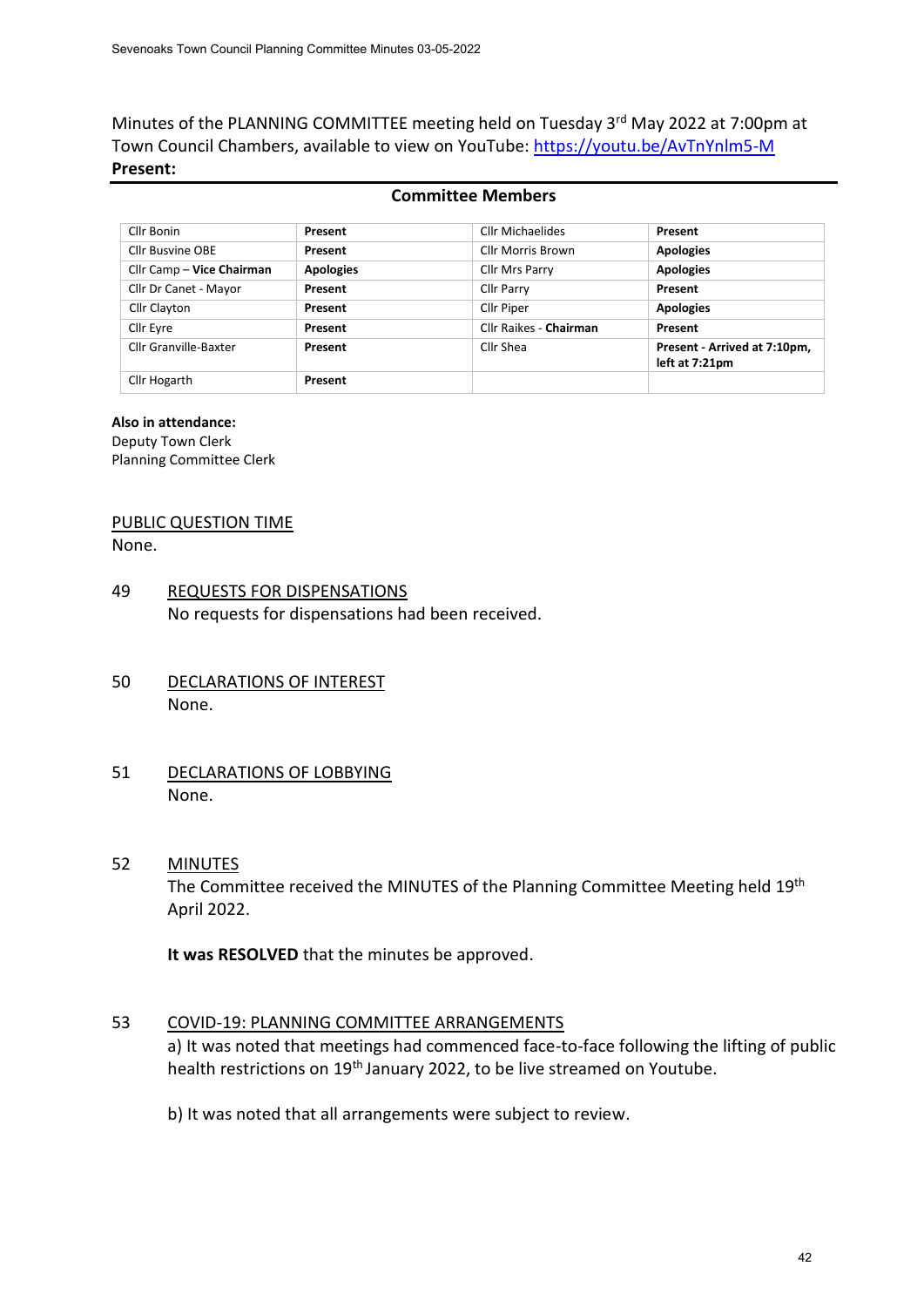# 54 CONSULTATION INVITE TO STAKEHOLDER MEETING TO INFORM SDC'S EMERGING LOCAL CYCLING AND WALKING INFRASTRUCTURE PLAN (LCWIP)

Cllrs noted that Sustrans would be hosting a stakeholder engagement meeting on  $4<sup>th</sup>$ May 2022 between 10am to 12pm. This on behalf of SDC's Emerging LCWIP to provide insight on the existing barriers to active travel in Sevenoaks.

# 55 SEVENOAKS TOWN COUNCIL'S SPEED INDICATOR DEVICE PUBLIC CONSULTATION a) The Planning Committee received and noted a report of all responses received during STC's Public Consultation on its proposed locations for a SID.

b) The Councillors also received a copy of draft responses to all comments received during the public consultation. It was **RESOLVED** that these be approved and published online.

c) Councillors discussed comments suggesting alternative locations. It was **RESOLVED**  that these comments in particular be highlighted to KCC and the implementation of any of these changes be left to the discretion of the KCC Officer as the most informed party.

d) Cllrs congratulated the Committee Clerk for her work on this project and achieving such a high response rate.

56 REVIEW OF HUGOFOX PLANNING APPLICATION TRACKER SUBSCRIPTION a) The Committee received a report detailing the number of website visits for STC's Planning Application Tracker, provided by HugoFox.

b) It was noted that the service is particularly useful for members of the public wishing to find out what applications have been made in their area without necessarily having been notified or provided the first line of address or reference number. It was therefore **RESOLVED** that the service be continued at the cost of £10 per month.

57 NOTICE OF TEMPORARY ROAD CLOSURE ORDER FROM SDC Councillors noted that West End, Kemsing will be closed between 12 noon and 1.15pm on Saturday 18th June 2022, in connection with a village fete parade.

# 58 LICENSING HEARING REGARDING THE SALE AND CONSUMPTION OF ALCOHOL AT LIME TREE WORKSHOP – TO BE HELD ON 9TH MAY 2022 Councillors noted that's SDC's Licensing Sub Committee will be considering the below application on  $9<sup>th</sup>$  May 2022. It was also noted that STC could not make comment as the consultation period for this application had closed.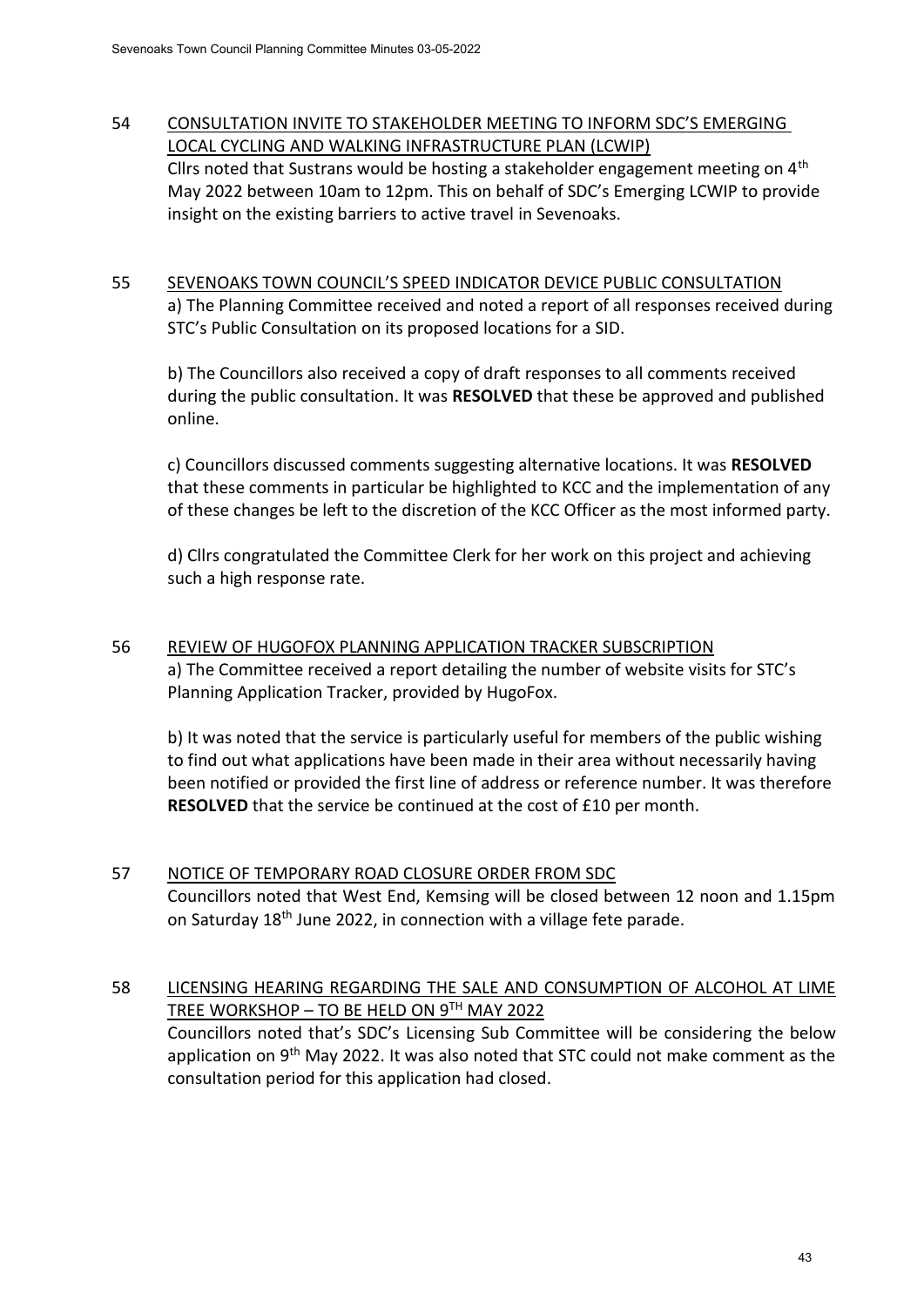# 59 STREET NAMING AND NUMBERING NOTIFICATION – SITE OF SUMMERHILL, SEAL HOLLOW ROAD

Councillors noted that the two sites at Summerhill, Seal Hollow Road, had been renamed as Summerhill (referencing plot one) and Siglap Hill (plot two).

## 60 DEVELOPMENT CONTROL COMMITTEE

Councillors noted that the below application was discussed by the Development Control Committee on 28th April 2022, and that no Town Ward Cllr had been registered to speak on behalf of Sevenoaks Town Council. This due to the Town Ward Cllrs having been satisfied that the Planning Officer's report adequately addressed STC's concerns regarding conservation and parking.

• 22/00072/HOUSE – 43 The Drive

## 61 SEVENOAKS TOWN COUNCIL'S DRAFT NEIGHBOURHOOD PLAN

a) The Planning Committee Clerk noted that she had misunderstood there to be an additional 5 week consultation required after the completion of the Final Strategic Environmental Report that was previously received and approved by the Planning Committee.

b) It was therefore noted that the next steps for the NDP were for STC to prepare the submission documents and sign off the Final Draft by the Steering Committee and Planning Committee. It was also noted that STC Officers had arranged to meet with SDC Officers regarding the Steering Committee and Planning Committees' proposed appendix detailing design quantums, and that both Committees would be advised of the outcomes in due course.

### 62 PLANNING APPLICATIONS

- (a) No members of the public registered to speak on individual applications.
- (b) The Committee considered planning applications received during the two weeks ending 25th April 2022. **It was RESOLVED** that the comments listed on the attached schedule be forwarded to Sevenoaks District Council.

### 63 PRESS RELEASES

It was **RESOLVED** that a Press Release be issued announcing the outcomes of Sevenoaks Town Council's Public Consultation on its proposals for three Speed Indicator Device Locations. This to include thanks to all those that responded and provided valuable and constructive comments, as well as a link to the approved document detailing Sevenoaks Town Council's responses to each comment.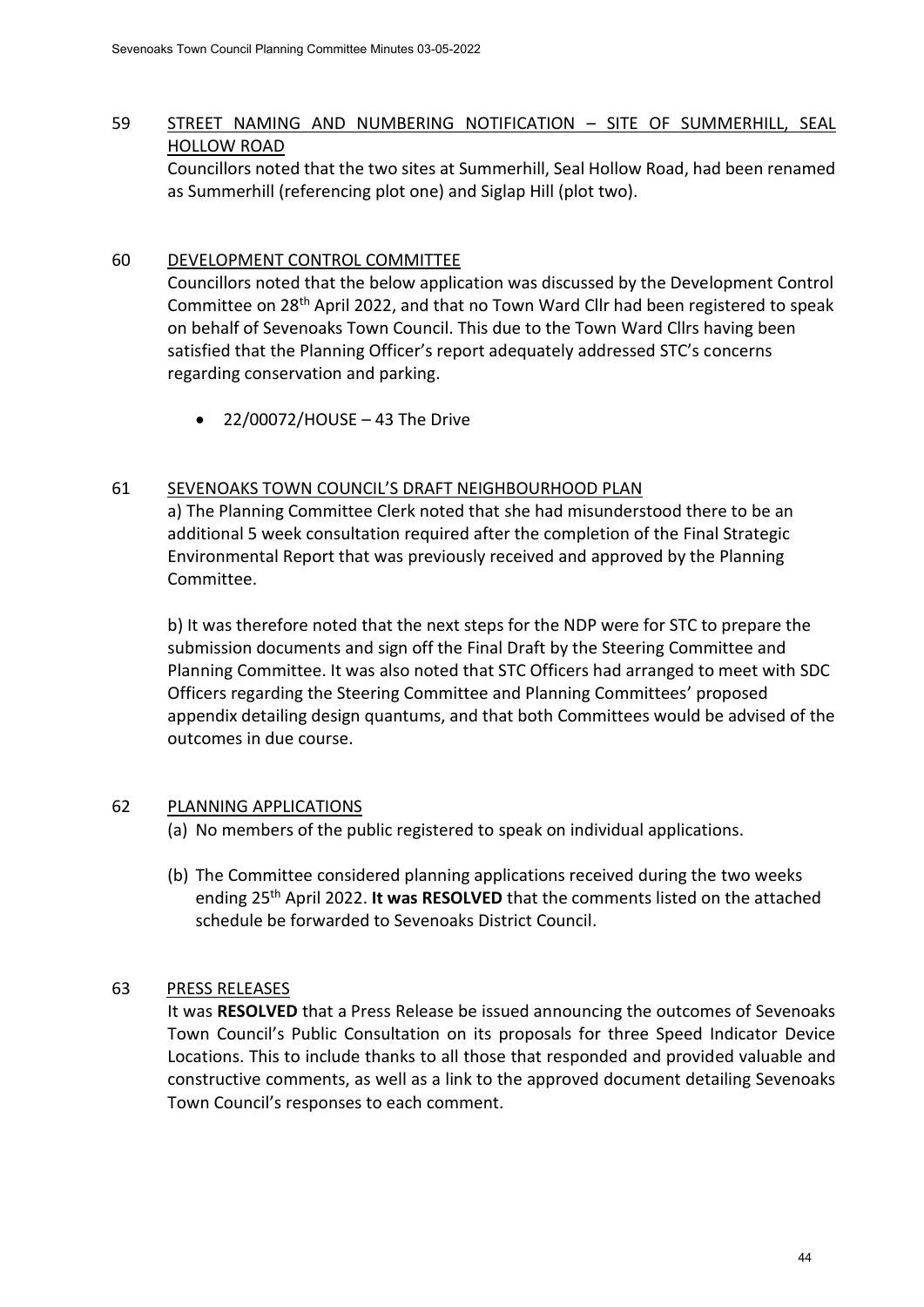# There being no further business the Chairman closed the meeting at 7:37pm.

Signed ………………………………………………. Dated .…………………………………… Chairman

45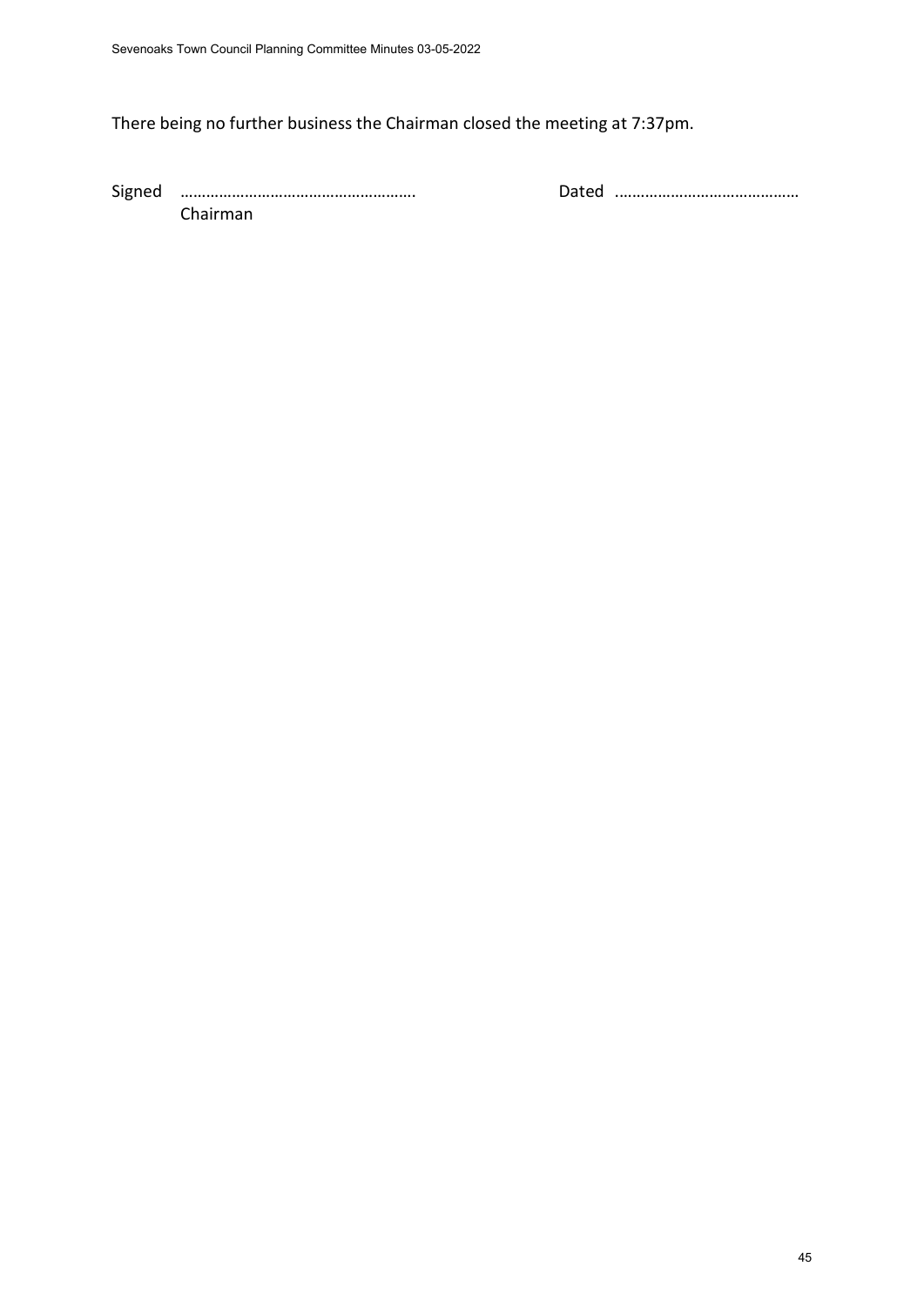Applications considered on 3-5-22

|           | Plan Number                       | <b>Planning officer</b> | <b>Town Councillor</b> | Agent                                 |
|-----------|-----------------------------------|-------------------------|------------------------|---------------------------------------|
|           | 21/04179/FUL                      | Anna Horn 11-05-2022    | Cllr Bonin             | Mr Jorge Conde Valverde<br>0400550222 |
| Applicant |                                   | House Name              | Road                   | Locality                              |
|           | <b>XPS Self Invested Pensions</b> | <b>Barclays</b>         | 80 High Street         | Town                                  |
| Town      |                                   | County                  | Post Code              | Application date                      |
|           |                                   |                         |                        | 19/04/22                              |

### **21/04179/FUL - Amended plan**

**Partial conversion of commercial building (use class E(c)(i)) to provide 6no self contained flats and 1no commercial unit (use class E) including extension and internal works.**

**A summary of the main changes are set out below:** 

**Amendments have been received from the applicant. The changes include revisions to the proposed materials following comments from the Conservation Officer and an alteration to the rear elevation, including a canopy feature and ramp for the rear access.**

### *Comment*

**Sevenoaks Town Council recommended refusal unless:** 

**The Conservation Officer is satisfied that their concerns regarding height, bulk, roof design and materials have been adequately addressed.**

**The Planning Officer is satisfied that their concerns of the previous application** 

**21/01757/FUL, regarding mass, size, bulk, light, outlook and privacy have been adequately addressed.**

**The Planning Officer is satisfied that the use of a large section of the historic ground floor frontage of the High Street for residential access and stairs preserves or enhances the character, appearance or significance of the Conservation Area.**

| $\overline{\mathbf{2}}$ | Plan Number     | <b>Planning officer</b>                          | <b>Town Councillor</b> | Agent            |
|-------------------------|-----------------|--------------------------------------------------|------------------------|------------------|
|                         | 22/00170/CONVAR | Charlotte Brooks-Lawrie 17/05/ Cllr Eyre<br>hooo |                        | N/A              |
| Applicant               |                 | House Name                                       | Road                   | Locality         |
| Mr M Craig              |                 | Hurstwood                                        | Hopgarden Lane         | Kippington       |
| Town                    |                 | County                                           | Post Code              | Application date |
|                         |                 |                                                  |                        | 26/04/22         |

**22/00170/CONVAR - Amended plan**

**Variation of condition 4 (tree protection) of 20/01294/HOUSE with amendments to tree protection to allow excavation before submitting details.**

### **A summary of the main changes are set out below: The applicant has submitted additional information regarding the application to vary the conditions.**

*Comment*

**Sevenoaks Town Council recommended approval.**

| $\overline{\mathbf{3}}$                        | Plan Number      | <b>Planning officer</b> | <b>Town Councillor</b> | Agent                                   |  |
|------------------------------------------------|------------------|-------------------------|------------------------|-----------------------------------------|--|
|                                                | 22/00623/HOUSE   | Anna Horn 14/05/2022    | <b>CIIr Parry</b>      | Wyatt Glass Architects 01<br>700.000100 |  |
| Applicant                                      |                  | <b>House Name</b>       | Road                   | Locality                                |  |
|                                                | Mr & Mrs Cleaver | <b>Grantley House</b>   | 40 Oakhill Road        | Kippington                              |  |
| Town                                           |                  | County                  | Post Code              | Application date                        |  |
|                                                |                  |                         |                        | 22/04/22                                |  |
| First floor extension with alterations to roof |                  |                         |                        |                                         |  |

#### **First flo**

*Comment*

**Sevenoaks Town Council recommended approval.**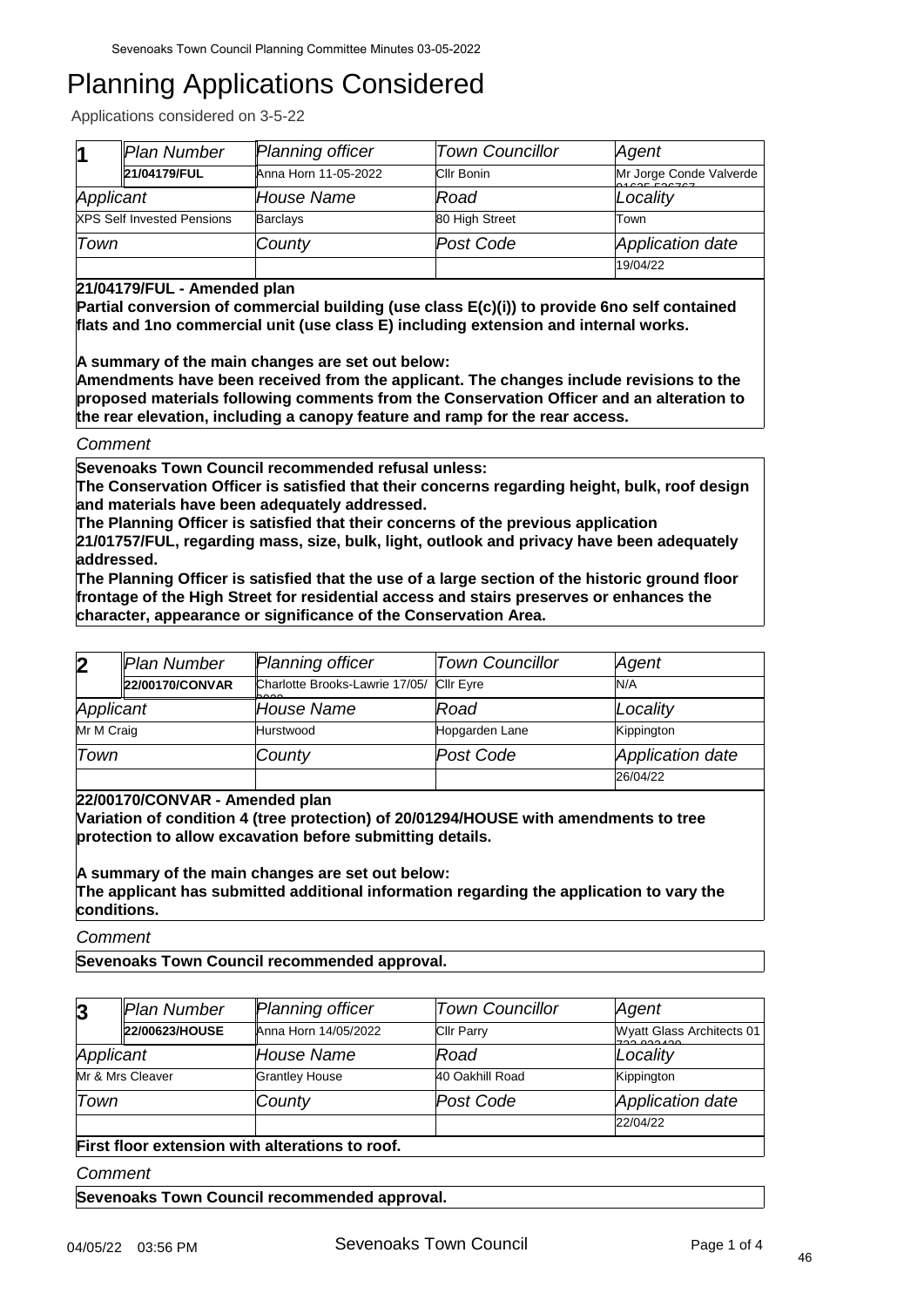Applications considered on 3-5-22

| M         | Plan Number            | Planning officer                                    | <b>Town Councillor</b> | Agent            |
|-----------|------------------------|-----------------------------------------------------|------------------------|------------------|
|           | 22/00857/FUL           | Charlotte Brooks-Lawrie 06/05/ Cllr Busvine<br>nnnn |                        |                  |
| Applicant |                        | House Name                                          | Road                   | Locality         |
|           | Sevenoaks Town Council | Knole Paddock and Raleys Fiel Plymouth Drive        |                        | Town             |
| Town      |                        | County                                              | Post Code              | Application date |
|           |                        |                                                     |                        | 12/04/22         |

**Construction of two lane cricket practice nets consisting of batting and bowling ends with surrounding surfacing.**

*Comment*

**Sevenoaks Town Council did not provide comment, being the applicant of this application.**

| $\overline{\mathbf{5}}$ | Plan Number                                                                                                  | <b>Planning officer</b>    | <b>Town Councillor</b> | Agent                           |  |  |
|-------------------------|--------------------------------------------------------------------------------------------------------------|----------------------------|------------------------|---------------------------------|--|--|
|                         | 22/00934/HOUSE                                                                                               | Joshua Ogunleye 06/05/2022 | <b>Cllr Camp</b>       | Mr Nathan Burr 01732 74<br>مممم |  |  |
| Applicant               |                                                                                                              | House Name                 | Road                   | Locality                        |  |  |
|                         | Mr & Mrs Gough                                                                                               |                            | 9 Vine Avenue          | St Johns                        |  |  |
| Town                    |                                                                                                              | County                     | Post Code              | Application date                |  |  |
|                         |                                                                                                              |                            |                        | 12/04/22                        |  |  |
|                         | Two storey front and rear extension, second storey side extension and porch. Alterations to<br>fenestration. |                            |                        |                                 |  |  |

#### *Comment*

**Sevenoaks Town Council recommended approval, providing the Planning Officer is satisfied that there will be no overlooking or loss of amenity for the adjacent neighbours either side from the new first floor rear window, and providing that the new bathroom window in the side elevation is to be obscure glazed.**

| 6          | Plan Number    | Planning officer                       | <b>Town Councillor</b>   | Agent                   |
|------------|----------------|----------------------------------------|--------------------------|-------------------------|
|            | 22/00942/HOUSE | Charlotte Brooks-Lawrie 06/05/<br>حممط | <b>CIIr Morris Brown</b> | Mr David Burr 017327422 |
| Applicant  |                | House Name                             | Road                     | Locality                |
| Mr P Brown |                |                                        | 95 Seal Hollow Road      | Eastern                 |
| Town       |                | County                                 | Post Code                | Application date        |
|            |                |                                        |                          | 12/04/22                |

**To demolish the conservatory and erect a part two storey part single storey rear extension with roof lights. Raise the main ridge line and construct a crown top roof to form loft accommodation with roof lights. Infil front porch. Alterations to fenestration.**

*Comment*

**Sevenoaks Town Council recommended approval.**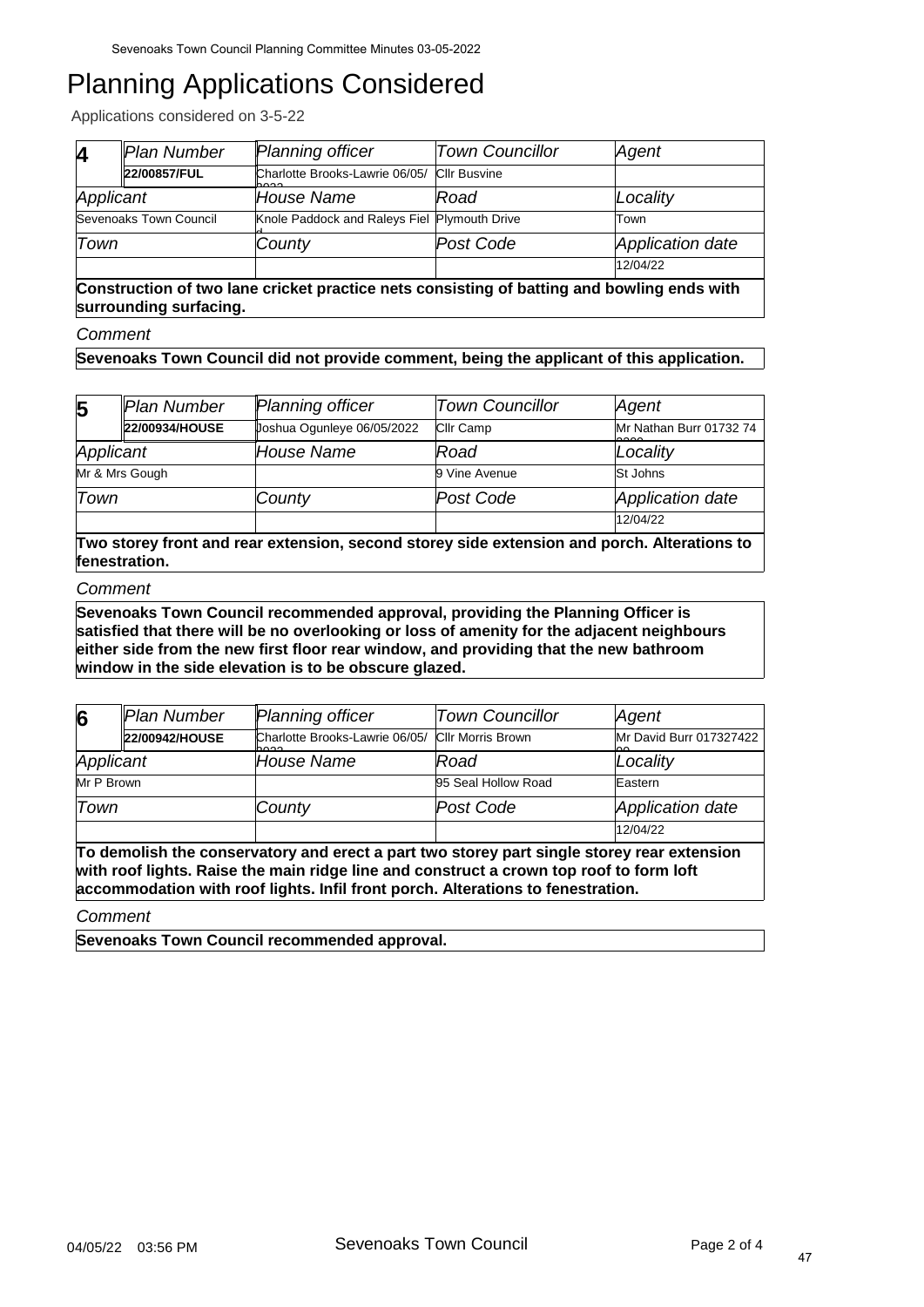Applications considered on 3-5-22

|           | Plan Number                                                                                  | Planning officer                       | <b>Town Councillor</b> | Agent                   |  |
|-----------|----------------------------------------------------------------------------------------------|----------------------------------------|------------------------|-------------------------|--|
|           | 22/00971/HOUSE                                                                               | Charlotte Brooks-Lawrie 07/05/<br>nnnn | <b>Cllr Shea</b>       | Glyn Doughty 01959 5627 |  |
| Applicant |                                                                                              | House Name                             | Road                   | Locality                |  |
|           | Mr & Mrs B Mahdavi                                                                           |                                        | 9 Westwood Way         | Northern                |  |
| Town      |                                                                                              | County                                 | Post Code              | Application date        |  |
|           |                                                                                              |                                        |                        | 13/04/22                |  |
|           | Dart two storey and nart first floor front extension with dormers. Eirst floor single storey |                                        |                        |                         |  |

**Part two storey and part first floor front extension with dormers. First floor single storey side extension. Two storey rear extension. Widening of existing vehicular crossover. Alterations to fenestration.**

*Comment*

**Sevenoaks Town Council recommended approval, subject to the Planning Officer being satisfied that there is no loss of amenity to neighbours in 7 Westwood Way or in the Meadway and that the Residential Area Character Assessment is respected, particularly in terms of building lines, material palettes and roof profile.**

| $\boldsymbol{8}$                       | Plan Number    | <b>Planning officer</b>    | <b>Town Councillor</b>       | Agent                                 |  |
|----------------------------------------|----------------|----------------------------|------------------------------|---------------------------------------|--|
|                                        | 22/00972/HOUSE | Stephanie Payne 17/05/2022 | <b>Cllr Granville-Baxter</b> | Miss Taylor Holdstock 01<br>500000000 |  |
| Applicant                              |                | House Name                 | Road                         | Locality                              |  |
| Mr R Maggs                             |                |                            | 21 Grove Road                | Northern                              |  |
| Town                                   |                | County                     | Post Code                    | Application date                      |  |
|                                        |                |                            |                              | 25/04/22                              |  |
| Proposed single storey rear extension. |                |                            |                              |                                       |  |

*Comment*

### **Sevenoaks Town Council recommended approval.**

| $\boldsymbol{9}$ | Plan Number                                                           | <b>Planning officer</b>    | <b>Town Councillor</b> | Agent                                    |  |  |
|------------------|-----------------------------------------------------------------------|----------------------------|------------------------|------------------------------------------|--|--|
|                  | 22/01018/HOUSE                                                        | Stephanie Payne 13/05/2022 | Cllr Hogarth           | Wyatt Glass Architects 01<br>700.000.100 |  |  |
| Applicant        |                                                                       | House Name                 | Road                   | Locality                                 |  |  |
| Mr P Vince       |                                                                       |                            | 2 Merlewood            | <b>St Johns</b>                          |  |  |
| Town             |                                                                       | County                     | Post Code              | Application date                         |  |  |
|                  |                                                                       |                            |                        | 21/04/22                                 |  |  |
|                  | Two storey rear, single storey side and first floor front extensions. |                            |                        |                                          |  |  |

*Comment*

**Sevenoaks Town Council recommended approval.**